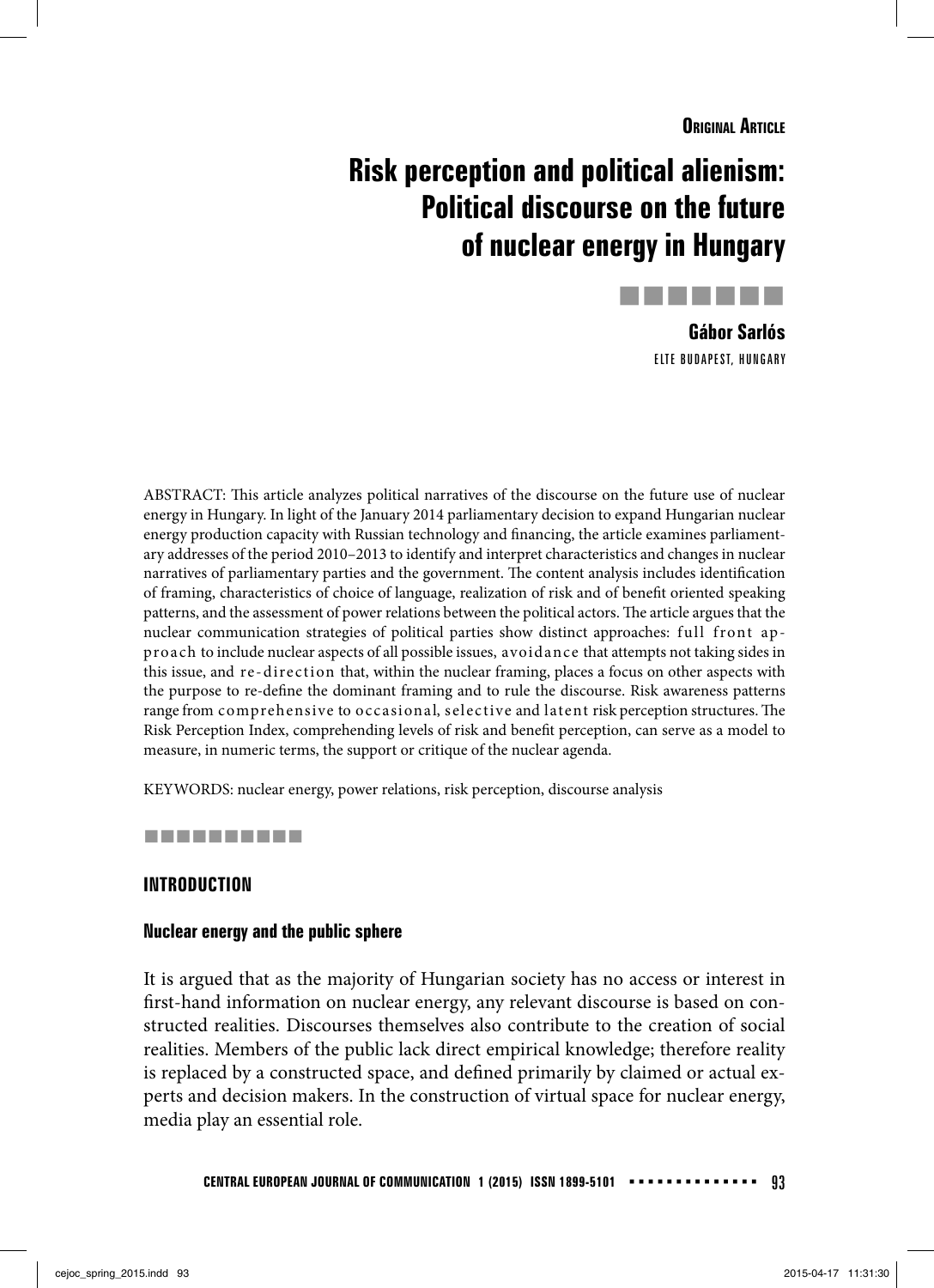As a consequent phenomenon, a significant part of the public has an opinion about the use of nuclear energy, without actually possessing information about its use. Forming an opinion without information reflects an intensification of the role of beliefs and attitudes. Opinion is not any longer based on information, but is a reproduction of the attitudes expressed towards other issues, such as the perceived significance of technological and scientific advancement, attitude towards and confidence in the state, the general level of trust in institutions and people, as well as environmental awareness.

Social discourse about the use and future of nuclear energy is based on constructed realities, where, together with the indifference of the majority of the public, various actors shape their own interpretation of the situation. Their goal is to position themselves as competent experts, who are then in a position to influence decision-making. The correlation between personal value choices and the views on nuclear energy are sought, to decide whether sympathizing with or refusal of the use of nuclear power is a reflection of personal value systems.

Finally, it is important to define who has an actual interest in the nuclear issue. The stakeholder concept defines interested actors not only in the context of curiosity but, in view that the outcome, operations or possible successes and failures of the given organization or program have a strong influence on the given person or group. Stakeholders form a particular segment of the public, who have the curiosity as well as the vested interest in the given subject. Differences in the interpretation of nuclear energy are a reflection of the complex structure of stakeholders. It may be argued that stakeholder groups today are a representation of the citizens (Habermas, 1962) (bourgeois, Bürger) of the liberal democracies. It can be claimed that stakeholder groups have a vested interest in the issue, while having differing levels of power to exercise influence on the given subject. In contrast citizens used to be key influencers and actors in the field of social-political representation of interests.

#### **Paks Nuclear Power Plant and public discourse**

In Hungary, the issue of nuclear energy<sup>1</sup> has never been in the focus of public attention or center of debates. The four reactors of the Paks NPP were built between 1969–1987, in the period of single party rule, with the last reactor having been inaugurated a few years before the fall of the communist system in Hungary. In that period, discussions on strategic issues were not overtly encouraged from the dominant political power. No element of the nuclear life cycle, development and operation of nuclear power plants or handling of nuclear waste was ever the crystalliza-

 $<sup>1</sup>$  In Hungary, there are a number of further institutions using nuclear energy, including a smaller</sup> reactor for educational purposes at the Budapest University of Technology, a research reactor for scientific purposes at the Hungarian Academy of Science as well as various health care institutions. Unless indicated differently, use of nuclear energy always refers to generation of electric power through nuclear energy at the Paks Nuclear Power Plant.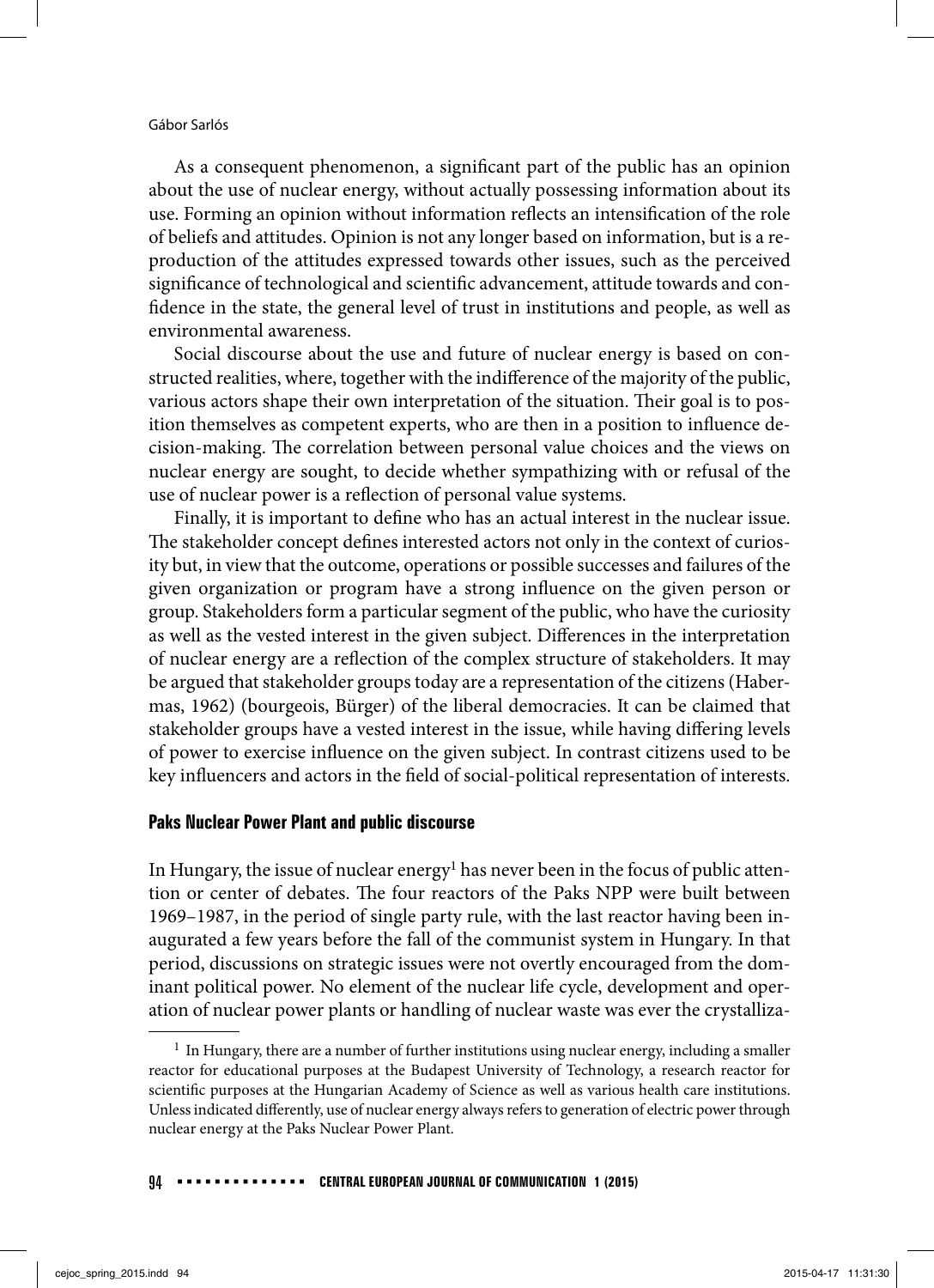tion point of public debates or anti-nuclear movements. Even events like the Chernobyl disaster in 1986 did not bring to the surface any differing views. The only notable exception relates to the issue of uranium mining in Hungary: in the Mecsek mountains, a low lying mountain range in the southern part of the country, significant extraction of uranium deposits took place in the period 1957–1997, and reports depicting serious health consequences reached public awareness.

The fall of the communist system in 1989–1990 and the development of a parliamentary democracy prompted a new setup, where conflicts between or matching of differing interests could develop channels to reach the public's attention. The question of nuclear energy could have been one of the issues for widespread public discussion, with atomic power being one of the alternatives for meeting the growing energy needs of the economy and society. Apart from the limitations described at the beginning of the paper, no legal barriers emerged to stop public discussion on the use of nuclear energy. As an issue with widespread possibilities of association, there was a strong chance that it would become an area of intense discourse.

However, for the first 20 years of parliamentary democracy and pluralistic media, it can be demonstrated that the issue of nuclear energy and the Paks Nuclear Power Plant did not meet with public interest. By and large, sensitivity to nuclear issues did not prove significant. The only exceptions to general disinterest were periods that followed nuclear accidents, catastrophes or breakdowns. The periods following the Paks NPP breakdown in 2003 and especially the Fukushima accident in 2011 are notable exceptions to general disinterest (MKIK, 2011).

#### **Developments in the public sphere between 2010 and 2013**

In April 2009 the Hungarian Parliament brought a resolution to start preparatory steps for the expansion of the Paks NPP, with the aim of adding two further reactors to the existing four. A mandate was given to the government to start investigations, to be able to make later a well-founded decision, once expansion is recommended. Following parliamentary elections in April 2010 the new government pursued the mandate granted by the previous parliament.

Four years later, on January 13, 2014, in the presence of Russian President Vladimir Putin and Hungarian Prime Minister Viktor Orbán, the general director of Russian nuclear energy giant Rosatom and the Hungarian Minister for National Development signed an intergovernmental agreement for the construction of the two new units at the Paks NPP. To secure financing of the construction, Russia agreed to offer a loan of up to 10 billion euro. The current analysis studies the period leading to the decision of signing of the Paks expansion deal and seeks signs if, during the period 2010–2013, any reference were made to actual preparation of a nuclear agreement contract between Hungary and Russia.

In order to analyze the prevailing narratives in Hungary in the period 2010– 2013, focus is put to the analysis of political discourse. The study of texts of parlia-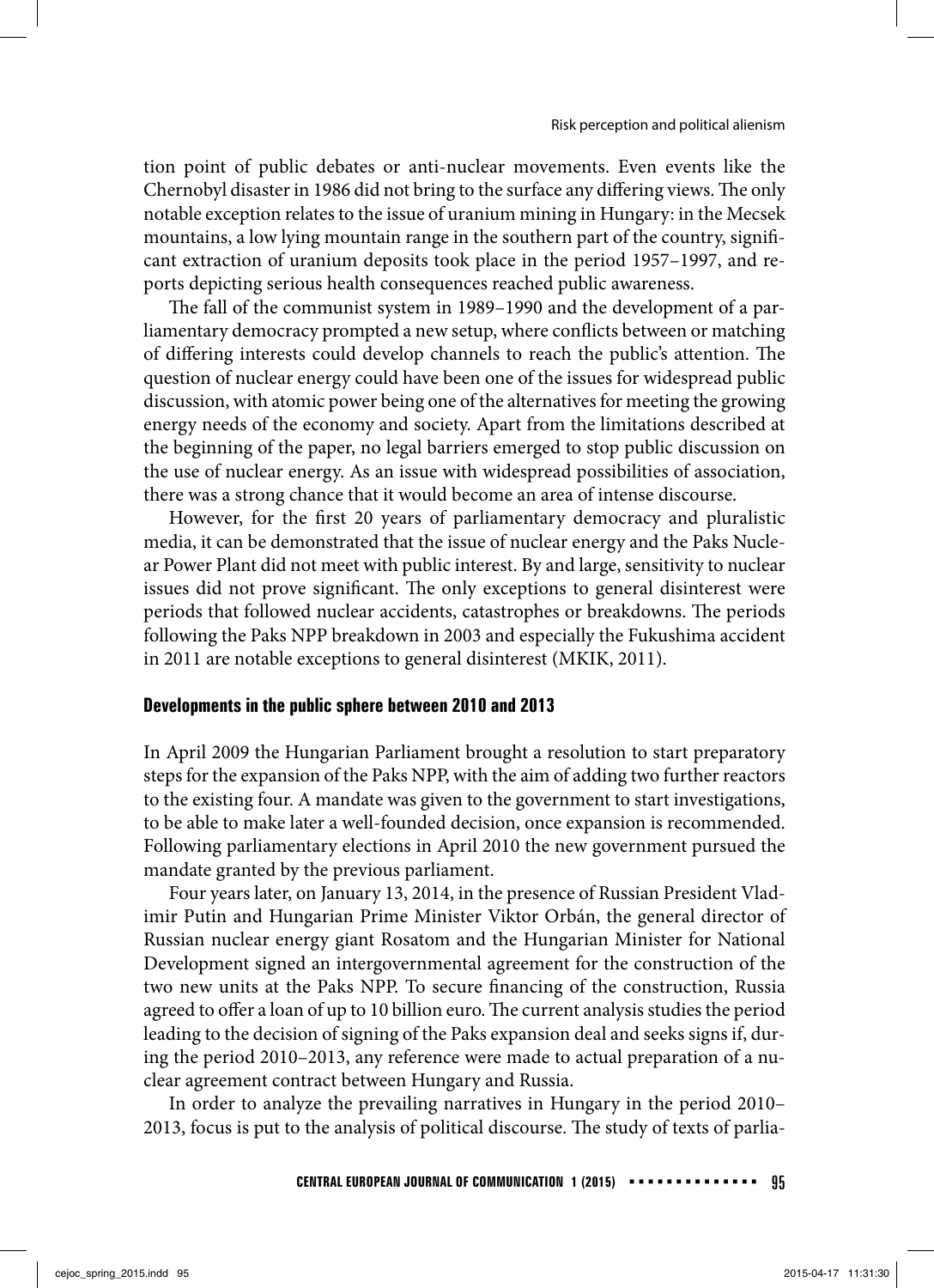mentary debates aim at identifying dominant political narratives related to nuclear energy. Study of parliamentary discourse allows for an in-depth analysis and a thorough apprehension of individual argumentations, as well as an overview how narratives may change over periods of time.

## **BACKGROUND AND LITERATURE REVIEW**

#### **The importance of language**

Significance of words in creating sharp differences is argued for (Szabó, 2006). Szabó states that conceptual use of language contributes to the construction of "political aliens." Development and use of differing language structures create and reinforce differences and create categories of differentiation or discrimination. Language structures turn supposed intentions into determined actions. Categorization through language structures results in social categorizations and provide an interpretational framework for actions. It is also important to recognize that in modern societies, narratives describing significant differences in opinions, often use metaphors related to power: war, enemy, alien. Holders of politically contrasting views are described as political aliens, who can be dangerous, irrelevant or unknown. Perception of difference ensues actual differentiation: "the political alien is primarily a communication alien, who is alien because of our own perception and that defines our relation to them" (Szabó, 2006, p. 30).

Facts are especially important upon the study of a subject. Language forms the bridge between facts and the actual text corpus. Language as such therefore is an active agent in constructing social realities. The use of language has an impact on the interpretation of facts, and consequently becomes part of the reevaluated, reinterpreted reality. Facts are therefore not a set of objective conditions, structures, institutions, events or activities but "an objective reality interpreted in the mind, the language and in the text. Empirical is a construction." (Szabó, 1998, p. 282).

Identification of meaning behind words is a core area for research. Critical discourse analysis examines what relationship exists between casual use of language and social determination (van Dijk, 1991; Fairclough, 1995). It is argued that the element of power is essential in the analysis of the actual discourse. Actual discussions always include a power element, therefore they cannot be approached irrespective of the social structures they represent. Verbal and written language needs to be analyzed in its social context. Claims prevail that the influence works in both directions: while language is a representation of the social structures, language itself exerts a strong effect on social structures.

The previous arguments imply that potential issues of a discourse can be looked upon from two different perspectives. First, they can be the subjects of critical publicity, about which individual members of society express their opinion, or they can be cases of manipulative purposes and serve as a tool of socialization of issues. This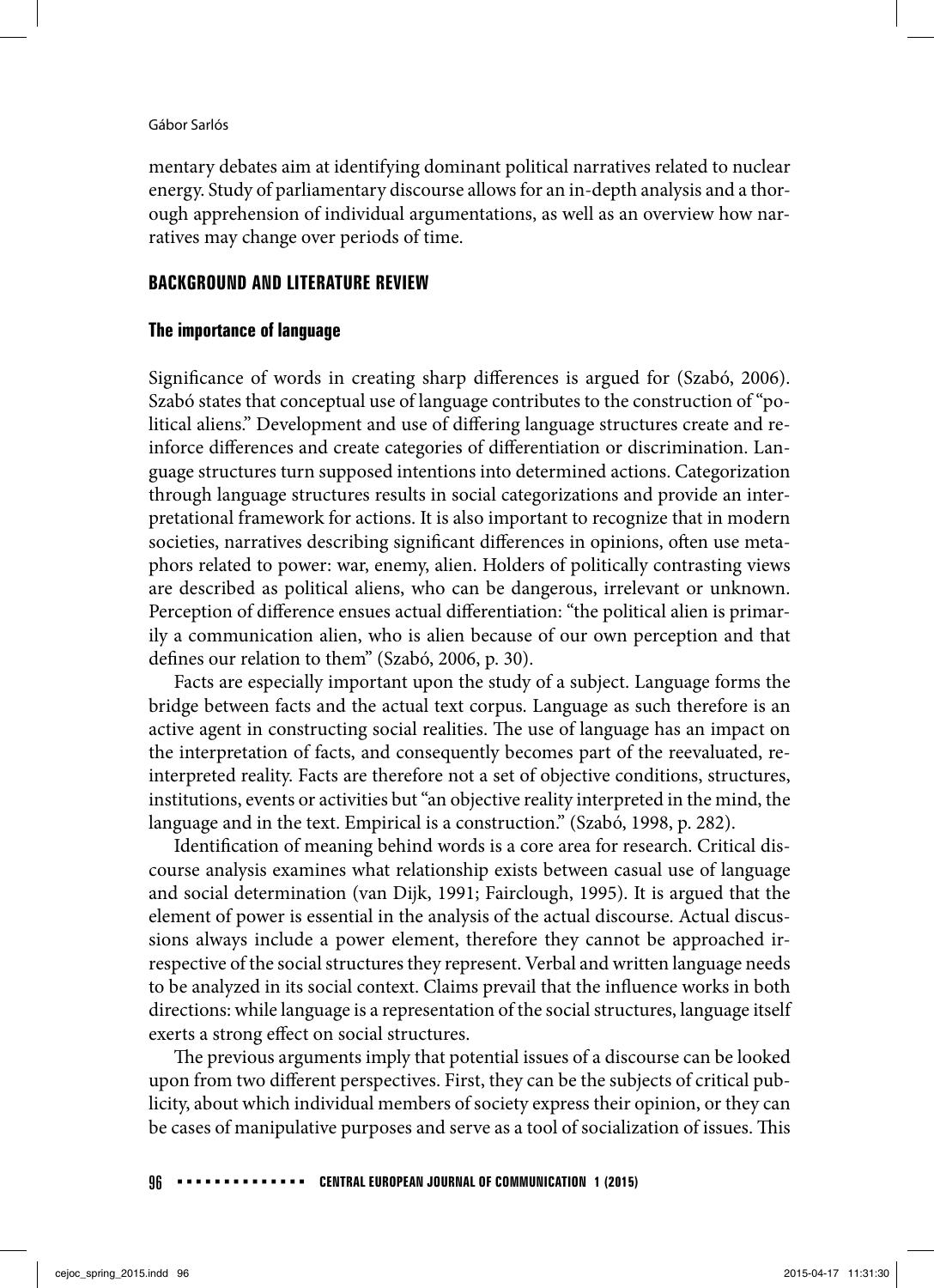possibility reinforces Habermas' claim that the "sine qua non" of the public sphere is the strong division between state and society. However, as Habermas noted some sixty years ago, the emerging "societalization" of the state, parallel to the growing "stateification" of society, gradually destroy the basis of the bourgeois public sphere (Habermas, 1962). The state becomes the master of publicity and turns it away from its original function. This results in the state becoming an active influencer of societal affairs. Social affairs are not any more governed by their own bourgeoisie, but become influenced and then subordinated to interventionism. The re-politicized social sphere brings along the falling apart of the public sphere.

## Perceived risks, benefits and the public sphere

Risk perception forms a dominant element of discourse. As the issue of safety gains prominence in modern societies, perceived risks are lighthouses that set directions for communication, interaction and behavior. Risk becomes the dominant descriptor of modern societies, therefore risk taking ability and risk perception are key factors in social survival and development (Beck, 1992, 2006). It is claimed that survival chances of societies could grow through a focus on distribution of risk, instead of distribution of wealth. Arguably, interpretation of risks should not be limited to their technological and natural science contexts, but their social, cultural and political relevance should also be admitted. In order to handle "civilization costs," science needs to go hand in hand with political, economic and ethical considerations. The concept of a risk society builds on the notion of imagined communities (Anderson, 1983), as Beck identifies the factor of risk as the key binding material of modern communities (Beck, 1992). This argumentation may challenge the notion of the "political alien" (Szabó, 2006) where the discursive differentiation is the prime factor of distinction between "us" and "them." Beck (1992) emphasizes the universal relevance of belonging to a society based on risk. Risk in his argumentation affects every single member of society while the concept of "political alienism" (Szabó, 2006) would imply that some people are affected by risk, while others are not.

It is argued that concepts of universal sharing of risks and political alienism imply contradictions. The first suggests that recognition of risk creates strengthened community feelings, while the latter underlines that detailed interpretation of risk, including its causes and results, reinforces inclination to differentiate and even antagonize differences. The latter approach lacks the acceptance of shared responsibility and shared consequences, even if creation of risks as well as managing its consequences affects every member of society.

The interrelation between the issue of risk and alienism is demonstrated if groups of people start to become perceived as alien groups, the subsequent discourse on dangers and risks intensify. Alternatives are not any more discussed as possible actions with equal chances for decisions, but are differentiated as a clear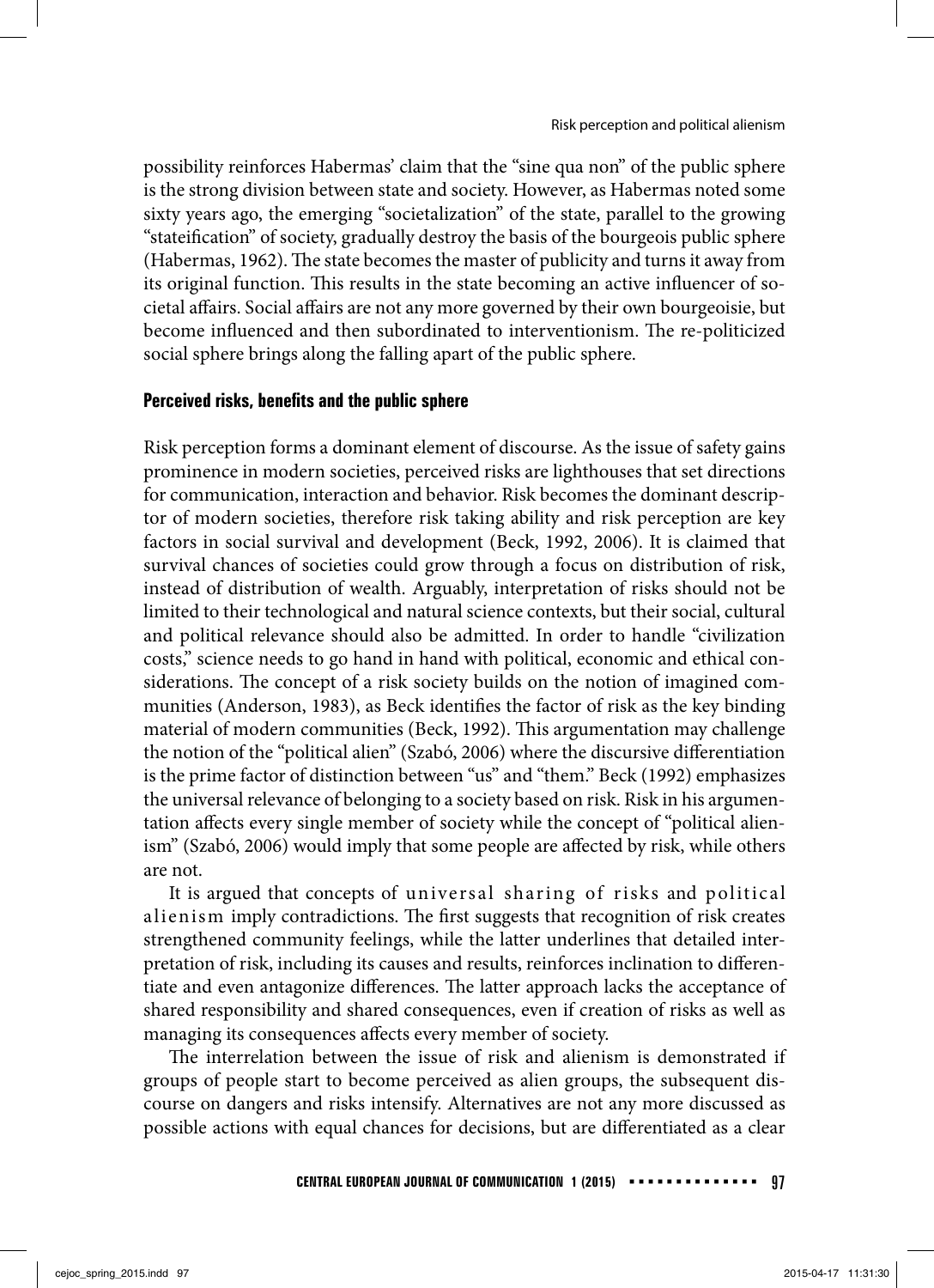choice between "our" alternative that brings benefits and is in the interest of people with whom empathy is expressed, and "their" alternative that brings dangers, risks and the outcome of which cannot be foreseen. It may well be that "their" alternative serves interests that are unclear or even diabolic. Consequent fear strengthens further the perception of fear from actors whose intentions are unknown and should be rightly feared of. Differentiation between the known and the alien further intensifies developments of selection mechanisms and construction of parallel realities.

The phenomenon of alienation extends beyond the socio-political dimension, and also includes the social-technological dimension. Contrast between safe and secure on the one hand, and unforeseen and full of risks on the other hand becomes an overriding concept for a wide range of technological areas, such as innovations, investments and development models. The social sphere of life is also dominated by preference to what is considered safe and secure: preference for choices in arts, sports, education, health care  $-$  or even political parties  $-$  is often based on the concept of safety and security.

Finally, it needs to be acknowledged that perception of risk differs considerably. Experts and lay people have contradicting perceptions of risk (Vári, 2009). Experts base their risk assessment on correlations of statistical data, where numeric values provide probabilities of the occurrence of certain outcomes. Nonprofessionals base their judgment on contextual characteristics, such as the level of fear and level of notoriety. Risk perception is relative and acceptance of risk depends primarily on the trust expressed in the institution managing the given risk (Slovic, 2000).

Risk is an element measured of the probability and the impact of the occurrence of a given event. The higher the likelihood of the occurrence of an event to happen, and the higher the impact of the manifestation of the given event, the higher the consequent risk is. Risk relationship can be expressed as a mathematical equation as: Risk = Impact x Probability.

Fears related to technological progress do not only relate to perceived risks. Awareness exists in the public that technological innovations always bear social consequences as well. Innovations therefore have both a social and a technological dimension. The contrast between these dimensions increases tension and contribute to reluctance to accept or adapt to technological innovations (Felt & Wynne, 2007).

## **METHODOLOGY**

Plenary sessions of the Hungarian Parliament of the period October 2010–December 2013 were analyzed, using the tools of content analysis. Transcripts of parliamentary plenary sessions<sup>2</sup> were coded and analyzed to study nuclear energy re-

<sup>2</sup> Transcripts are available and researchable from the website of the Hungarian Parliament. Retrieved February 10, 2014 from http://parlament.hu/internet/plsql/internet\_naplo.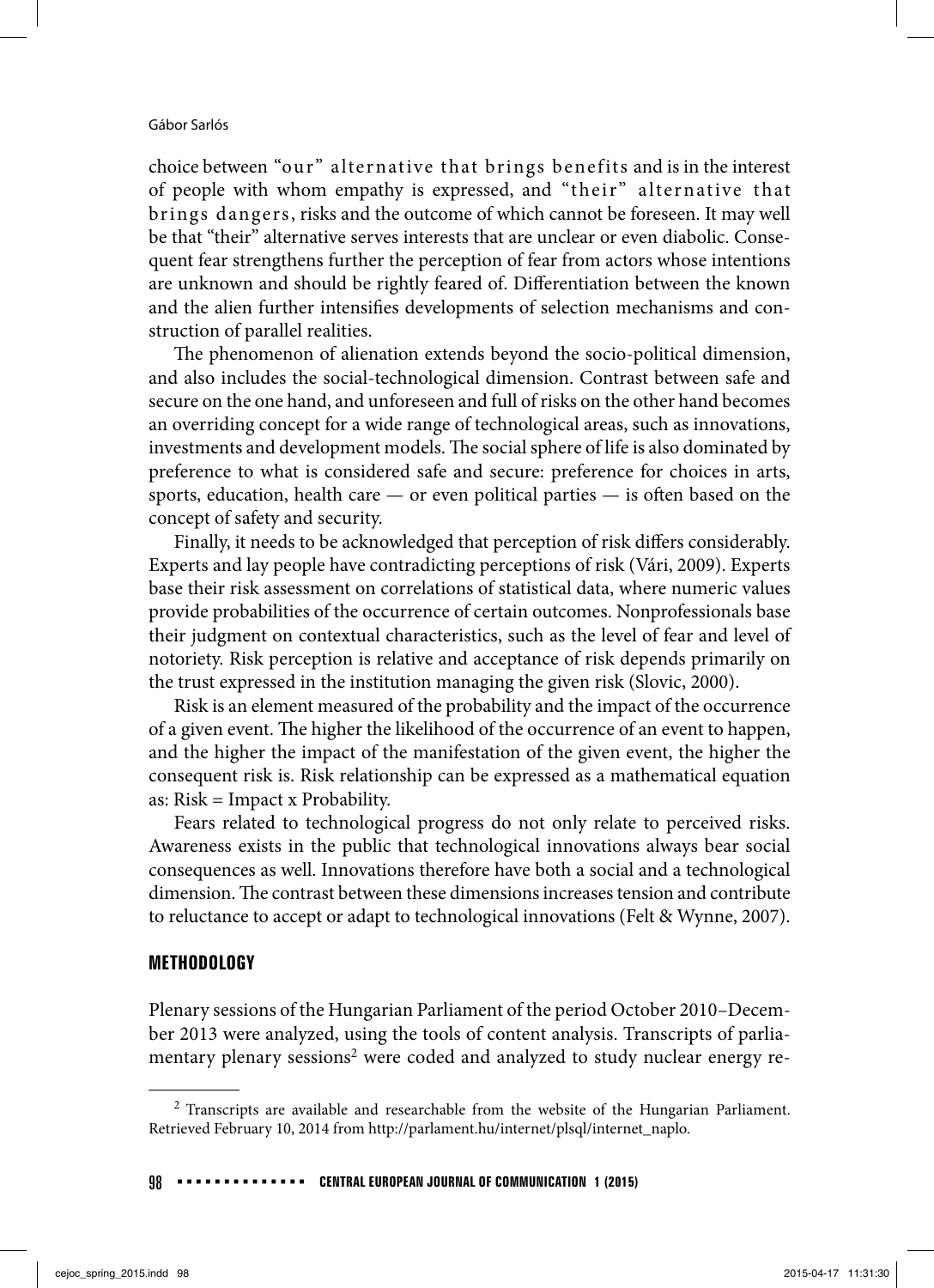lated political discourse. All texts have been considered that included the term "nuclear energy" or "nuclear.3" First, all transcripts were categorized according to their elements of identification. Identification allowed quantitative assessment of the political discourse through affirming critical numbers and distributions among speeches.

Identification coding was done according to the following criteria:

— name of Member of Parliament (MP),

- $-$  MP's party affiliation,
- date of speech,
- law under discussion.

Identification was followed by a contextual analysis to specify the presence and meaning of nuclear energy related terms. Contextual analysis allowed for the qualitative assessment of the individual and the aggregate text corpuses.

Contextual coding was built on the following criteria:

— reference made in speech to the speeches of MPs from other parties,

- key words,
- key message,
- risks mentioned in relation to the expansion of the Paks NPP,
- $-$  benefits mentioned in relation to the expansion of the Paks NPP,
- specific reference implying power relations.

# **FINDINGS**

## **Distribution of addresses**

In the parliamentary term studied the following parties were represented in the Hungarian Parliament: Fidesz (government, conservative), KDNP (government, Christian Democratic), MSZP (opposition, socialist), Jobbik (opposition, national radical), LMP (opposition, green) and PM (opposition, green).4 Representatives of each political party contributed to the parliamentary discourse on nuclear energy.5

Analysis of interventions show that of the 162 addresses dealing with the issue of nuclear energy, representatives of LMP commented most frequently (46 occasions), followed by government representatives (28), Jobbik (26), Fidesz (24) and MSZP (23). Comments were most frequently made by Bernadett Szél (LMP, 18),

 $3$  In Hungarian these are covered by 2 distinct terms: *atomenergia* and *nukleáris*. Technical contributions, such as the speaker of the house reading out the name of the legislation before voting, were omitted.

 $4$  The PM was formed in February 2013 following its breakaway from the LMP. Its deputies became independent members of the Hungarian Parliament, as members could not form faction.

<sup>&</sup>lt;sup>5</sup> In the case of parties in the government, there is a separate indication to addresses made by party representatives or delivered on behalf of the government.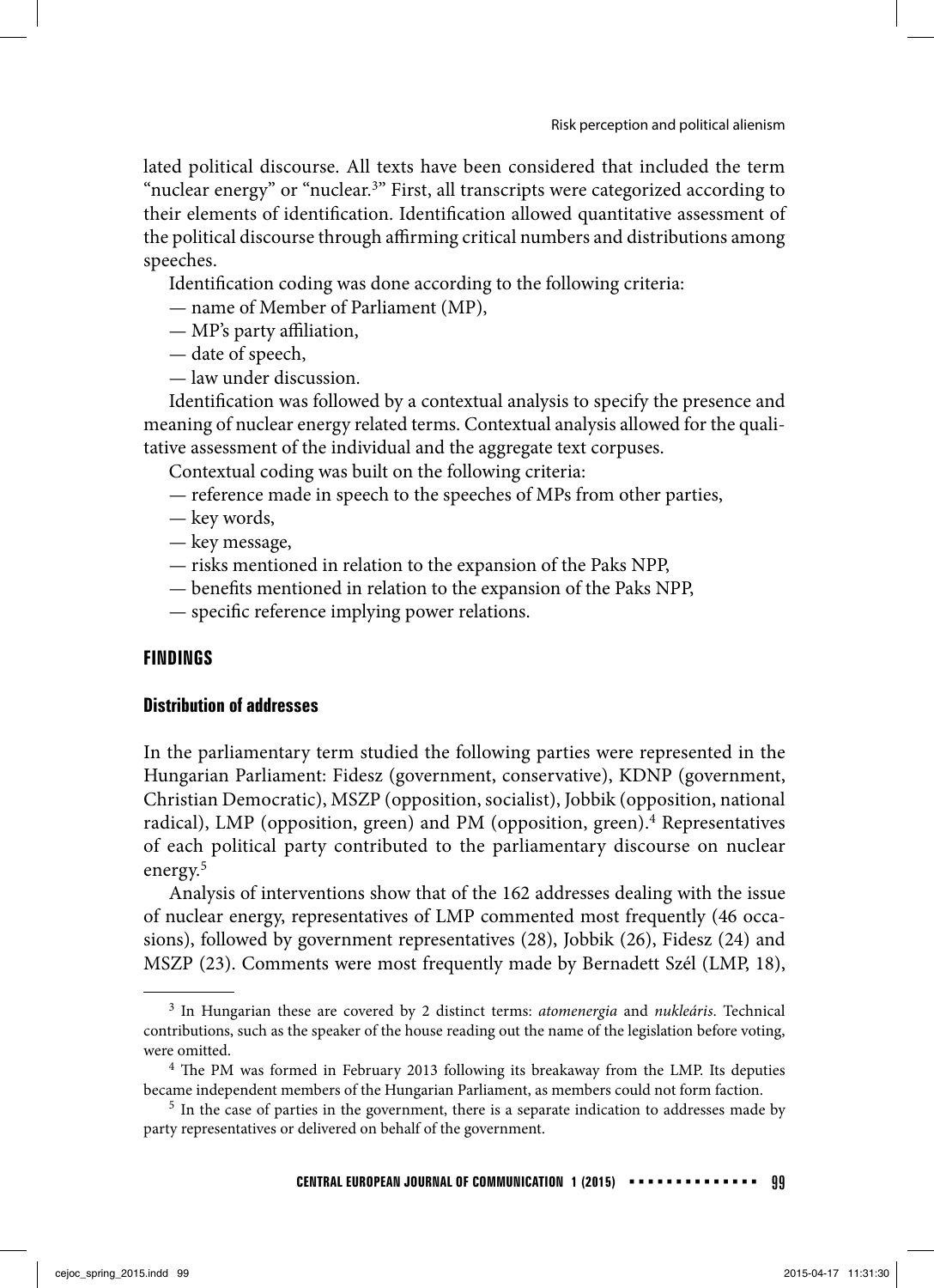Benedek Jávor (LMP), István Józsa (MSZP) and Lajos Kepli (Jobbik) (12 each), while further frequent advocates including János Fónagy (government, Fidesz) and László Szilágyi (LMP) (11 each). It is worthwhile noting that both Prime Minister Viktor Orbán and State Secretary of Environmental Protection Zoltán Illés touched upon the issue of nuclear energy only once each (Table 1).

| Political party     | Number of addresses |
|---------------------|---------------------|
| LMP                 | 46                  |
| Fidesz (government) | 28                  |
| Jobbik              | 26                  |
| Fidesz              | 24                  |
| <b>MSZP</b>         | 23                  |
| <b>KDNP</b>         | 9                   |
| KDNP (government)   | 4                   |
| PM (independent)    | $\mathfrak{D}$      |
| <b>TOTAL</b>        | 162                 |

Table 1. Number of parliamentary addresses on nuclear energy

Source: author.

## **Background of MPs and content of contributions**

Analysis of the background of frequent proponents of the nuclear issue (Table 2) allow for certain observations. The political discourse on nuclear energy is influenced primarily by engineers (41 speeches of the 119). The contribution of economists and sociologists is also significant  $(35)$ , while the professions of biologists, teachers and theologians are represented by 1 person each with 36 addresses in total.6 In terms of socio-demographic composition, LMP politicians are younger than the average, are of social science, humanities, economics and natural science backgrounds, and the green party ranks the only active female politician of the nuclear discourse. While these numbers have indicative significance and do not grant authenticity to quantitative conclusions, it is important to note that the politicians of LMP show a cohesive pattern of criticism in relation to nuclear energy (see discussion later on risk and benefit assessment patterns).

However, it would fit with patterns identified in the US (Greenberg & Truelove, 2011), that women, younger people and those with a social science, humanities, economics and natural science background are more likely to express critical views against nuclear energy than the older generation, men and with an engineering

 $6$  Certain overlaps derive of Bernadett Szél and János Bencsik indicating 2 qualifications on their data sheet.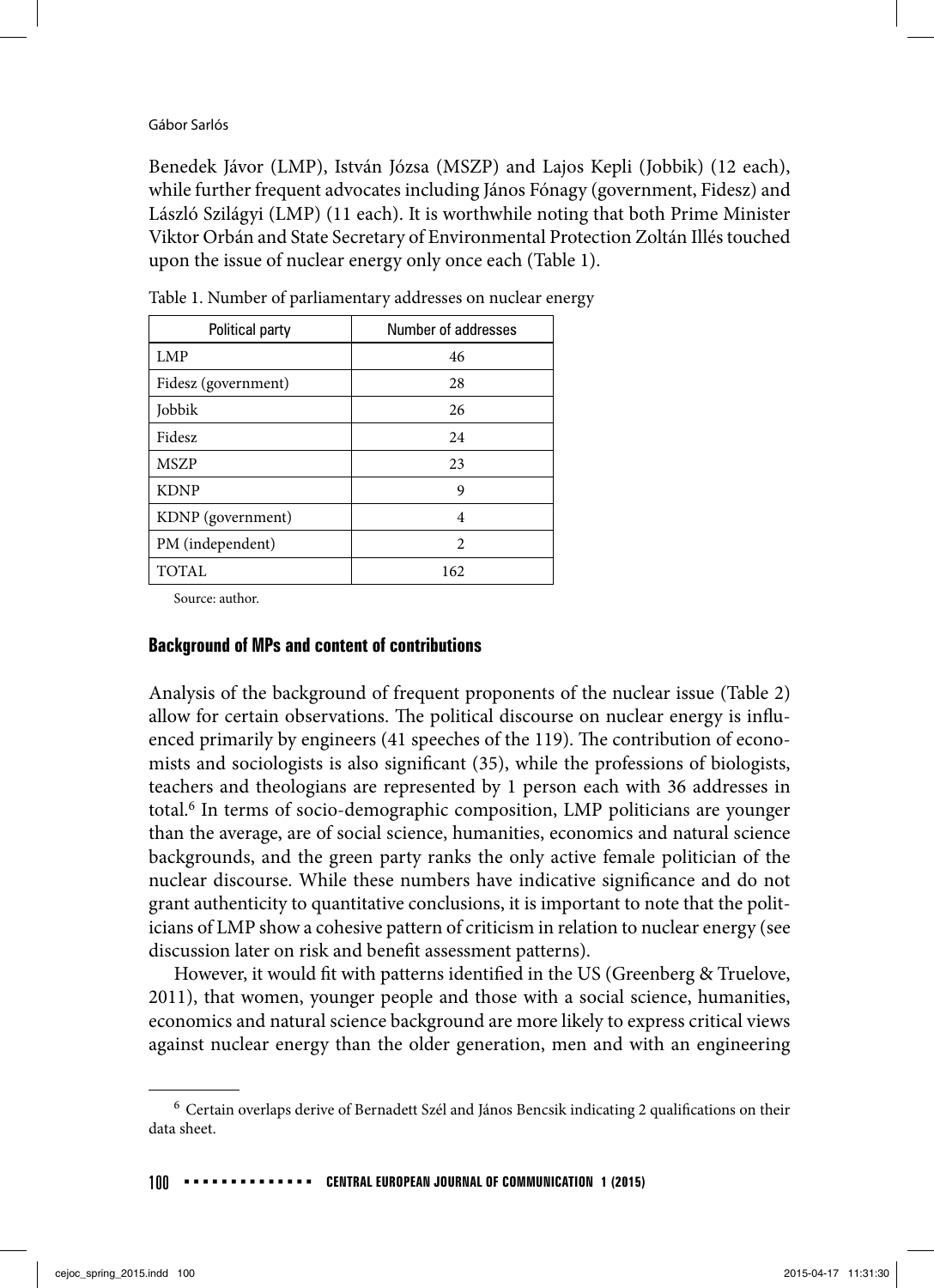background. Furthermore, the critical approach of people with a non-engineering background is usually broader, and looks at the issue of nuclear energy not only from an operational perspective, but through considering the issue as part of a complex socio-environmental framework (Table 2).

| Name and<br>surname | Year of<br>hirth | Profession                 | Political party        | Number of<br>addresses | Critical /<br>supportive to<br>Paks expansion |
|---------------------|------------------|----------------------------|------------------------|------------------------|-----------------------------------------------|
| Bernadett Szél      | 1977             | economist.<br>sociologist  | LMP                    | 18                     | C                                             |
| István Józsa        | 1953             | engineer                   | <b>MSZP</b>            | 12                     | S                                             |
| Benedek Jávor       | 1972             | biologist                  | LMP                    | 12                     | C                                             |
| János Kepli         | 1978             | engineer                   | <b>Iobbik</b>          | 12                     | S                                             |
| János Fónagy        | 1942             | lawyer                     | government<br>(Fidesz) | 11                     | S                                             |
| László Szilágyi     | 1965             | teacher                    | LMP                    | 11                     | $\mathcal{C}$                                 |
| András Aradszki     | 1956             | lawyer                     | <b>KDNP</b>            | 7                      | S                                             |
| Pál Kovács          | 1963             | engineer                   | government<br>(Fidesz) | 7                      | S                                             |
| János Bencsik       | 1965             | theologian,<br>sociologist | Fidesz                 | 7                      | S                                             |
| István Göndör       | 1950             | economist                  | <b>MSZP</b>            | 6                      | S                                             |
| Ferenc Tóth         | 1950             | engineer                   | Fidesz                 | 5                      | S                                             |
| Zoltán Balczó       | 1958             | engineer                   | Jobbik                 | 5                      | S                                             |
| János Bencsik*      | 1965             | theologian,<br>sociologist | government             | $+4$                   | C/S                                           |
| Benedek Jávor*      | 1972             | biologist                  | <b>PM</b>              | $+2$                   | C                                             |

Table 2. Most frequent speakers on nuclear issues

\* The 31 December 2011, State Secretary of Energy János Bencsik left his government position, while in February 2013 Benedek Jávor quit the LMP and became co-founder of the PM. Number of addresses in these line indicate their addresses in their new positions.

Source: www. parlament.hu, retrieved February 10, 2014.

#### **Referencing in speaking**

Occurrences were then analyzed where advocates would make direct reference to a remark made by another member of parliament. These references give an indication on narratives changing into discourse, on creation of discussion chains, and reveal an intention to turn representation of narratives into dialogues or even streams of communication. The LMP made 15 such references, followed by Jobbik (10) and MSZP (7), while the government (3) and Fidesz (2) lagged behind. Fi-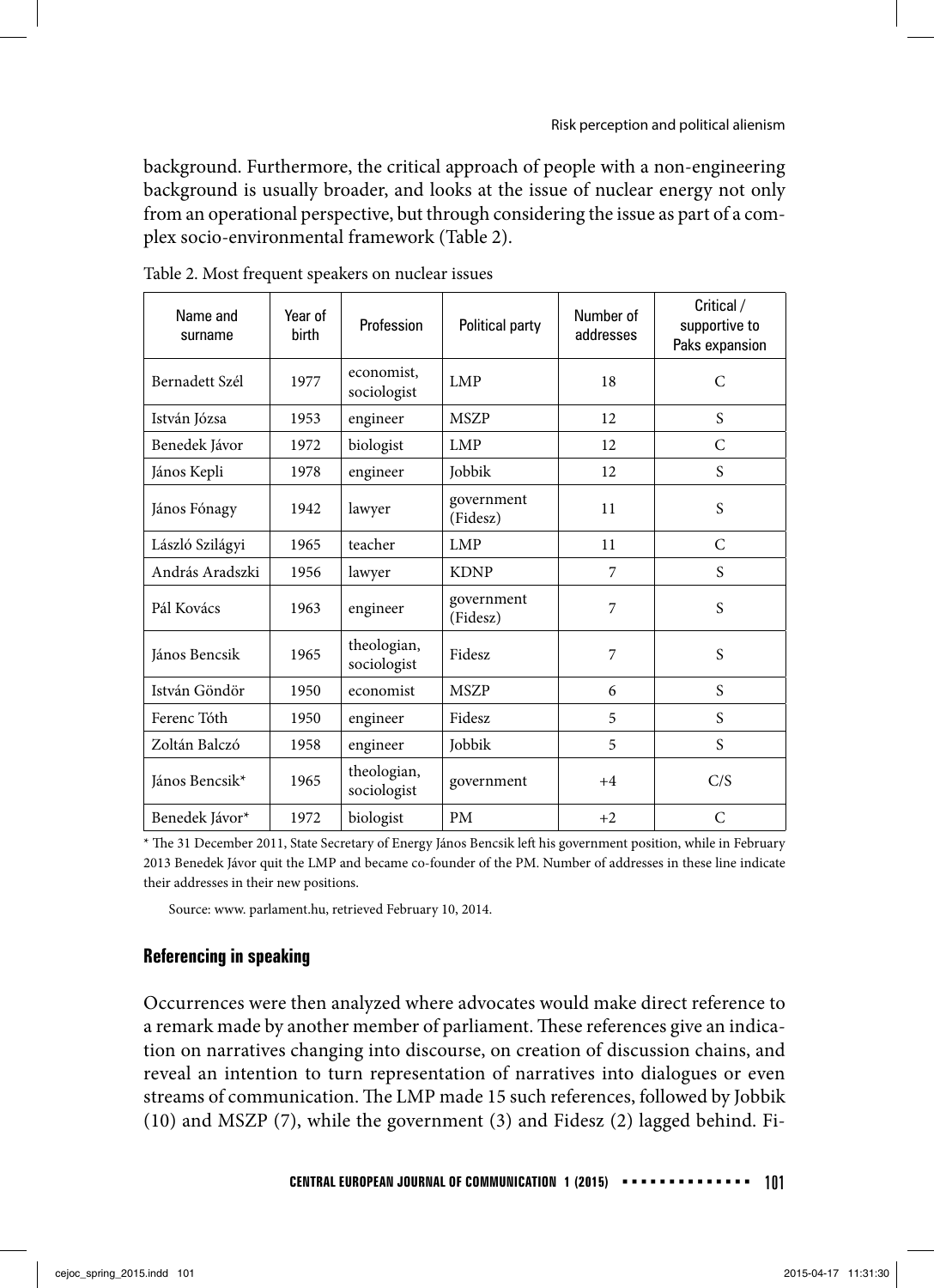gures imply that referencing and reacting to allocutions is exercised by the opposition parties, while the government and its parties rather refrain from referencing. This phenomenon may be the reflection of standard parliamentary structures, where governments and government parties see their role as presenters of bills, while opposition parties need to reference and position themselves against the government and often against each other. It can be argued that the presence or lack of referencing provides an indication on the power structures between parliamentary forces and reveals imbalances in terms of a need of to set independent narratives.

# **Relevance of parliamentary speeches**

Relevance of parliamentary speeches was designated according to how direct their focus on the Paks expansion had been. All allocutions were categorized to see their direct relevance. Category 3 addresses includes contributions with a full focus on the future of nuclear energy in Hungary and the planned expansion of the Paks NPP, category 2 refers to speeches with focus on other aspects of nuclear energy, while category 1 is attributed to those speeches that have remarks on nuclear energy, however their focus is actually on another area (Table 3).

|                     |    | 2  | 3  | <b>Total</b> |
|---------------------|----|----|----|--------------|
| LMP                 | 15 | 16 | 16 | 47           |
| Government (Fidesz) | 8  | 13 | 7  | 28           |
| Jobbik              | 8  | 12 | 6  | 26           |
| Fidesz              | 7  | 12 | 5  | 24           |
| <b>MSZP</b>         | 11 | 8  | 4  | 23           |
| <b>KDNP</b>         | 1  | 5  | 2  | 8            |
| Government (KDNP)   | 1  | 1  | 2  | 4            |
| PM                  |    | 1  | 1  | 2            |
| Total               | 51 | 68 | 43 | 162          |

Table 3. Parliamentary addresses and their relevance to nuclear development plans

Source: author.

LMP shows an even distribution of speeches combining a direct and an indirect approach to the subject. Analysis of MSZP addresses shows that socialist MPs touched nuclear related issues with indirect aspects, and their allocutions showed limited relevance to the actual expansion of the Paks NPP. Fidesz, KDNP and Jobbik as well as the government preferred to discuss areas with nuclear relevance, but that were not directly related to the future development plans of Paks NPP. LMP exploited every possible opportunity to tie to the nuclear issues and deal with every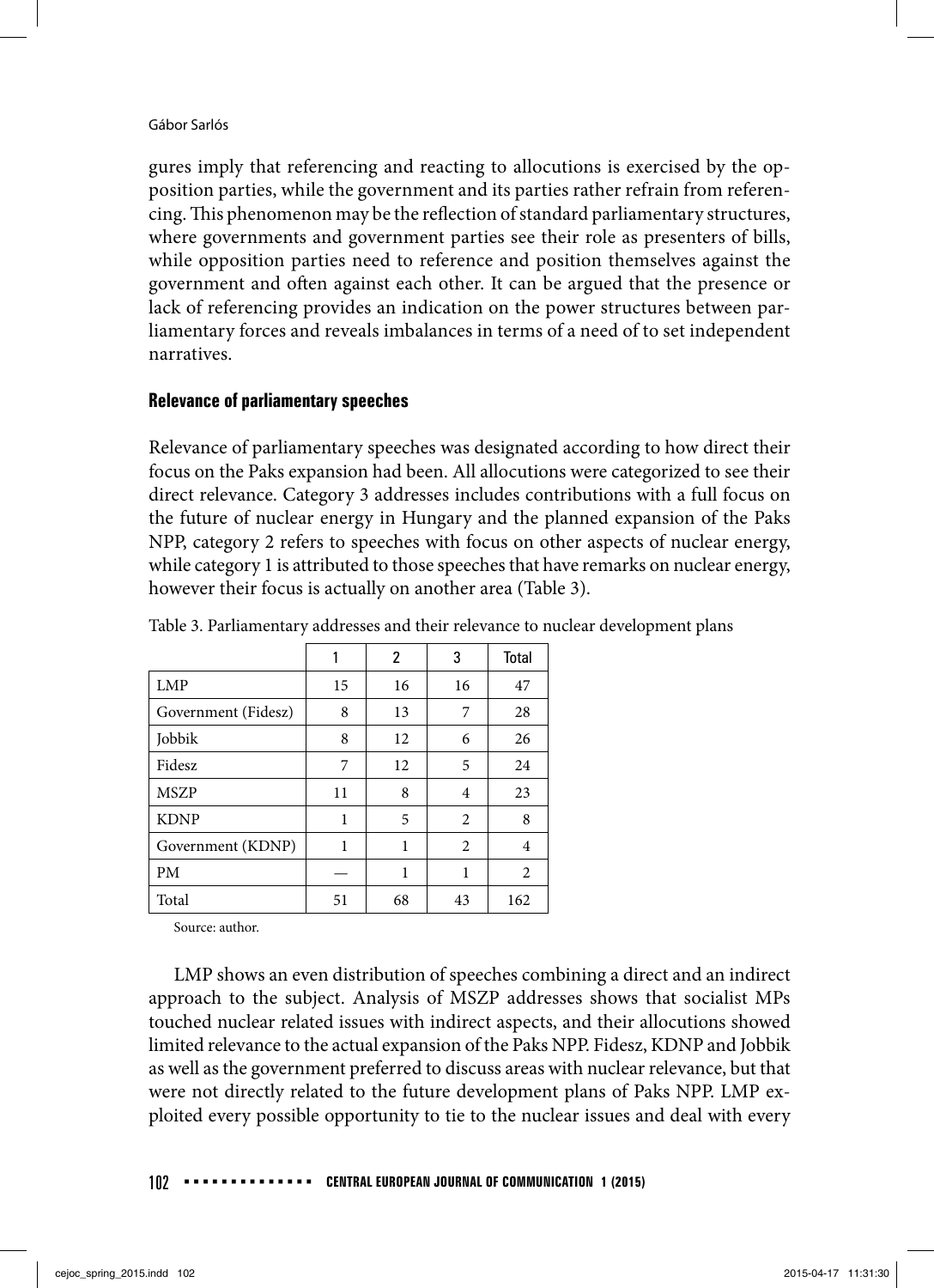aspect. Their strategy can be characterized as that of a full front approach. MSZP preferred not to be involved with direct development issues, therefore their strategy can be described as that of avoidance. Fidesz, KDNP and Jobbik as well as the government opted for restraint from positioning development plans as the actual focus of nuclear issues. Their strategy can be described as a drive for redirection.

# **Discussions on nuclear-related bills**

Deliberation on nuclear energy took place in relation to discussion of relevant bills, or through the raising of direct questions. Most frequently the contributions were made when a law, directly effecting and regulating nuclear issues, was discussed. The modification of the nuclear law in 3 stages, the modification of the energy law in 2 stages, the debate and elaboration of the national energy strategy and the reports of the safety aspects of the use of nuclear energy dominated the scene. A significantly lower number of comments were recorded when the social — environmental setting of nuclear energy was regulated. These references included the proposal on the public access to information in relation to the planned Paks expansion, modification of the law on mining, the national framework strategy on sustainable growth and the modification of law on spatial planning (Table 4).

| Name of law                                       | Name of law in Hungarian                                                                                         | Registry<br>number | Dates of<br>discussion | Number of<br>addresses |
|---------------------------------------------------|------------------------------------------------------------------------------------------------------------------|--------------------|------------------------|------------------------|
| Modification of law on<br>nuclear energy          | Az atomenergiáról szóló 1996.<br>évi CXVI. törvény módosítása                                                    | T/3288             | $6/8 - 27/2011$        | 21                     |
| Energy strategy                                   | A nemzeti energiastratégiáról                                                                                    | H/3839             | $9/13 -$<br>10/3/2011  | 17                     |
| Report of safety of<br>nuclear operations         | Az atomenergia 2009.<br>2010. és 2011. évi hazai<br>alkalmazásának biztonságáról<br>szóló jelentés elfogadásáról | H/9949             | 2/12/2013              | 16                     |
| Law on nuclear energy                             | Az atomenergiáról szóló<br>1996. évi CXVI. törvény<br>módosításáról                                              | T/9235             | 11/27/12               | 10                     |
| Law on nuclear related<br>issues                  | Az atomenergiával, valamint<br>az energetikával kapcsolatos<br>egyes törvények módosításáról                     | T/11101            | 11/27/12               | 9                      |
| Modification of<br>certain energy related<br>laws | Egyes energetikai tárgyú<br>törvények módosításáról                                                              | T/13055            | 11/19/13               | 5                      |

Table 4. Proposed acts related to nuclear energy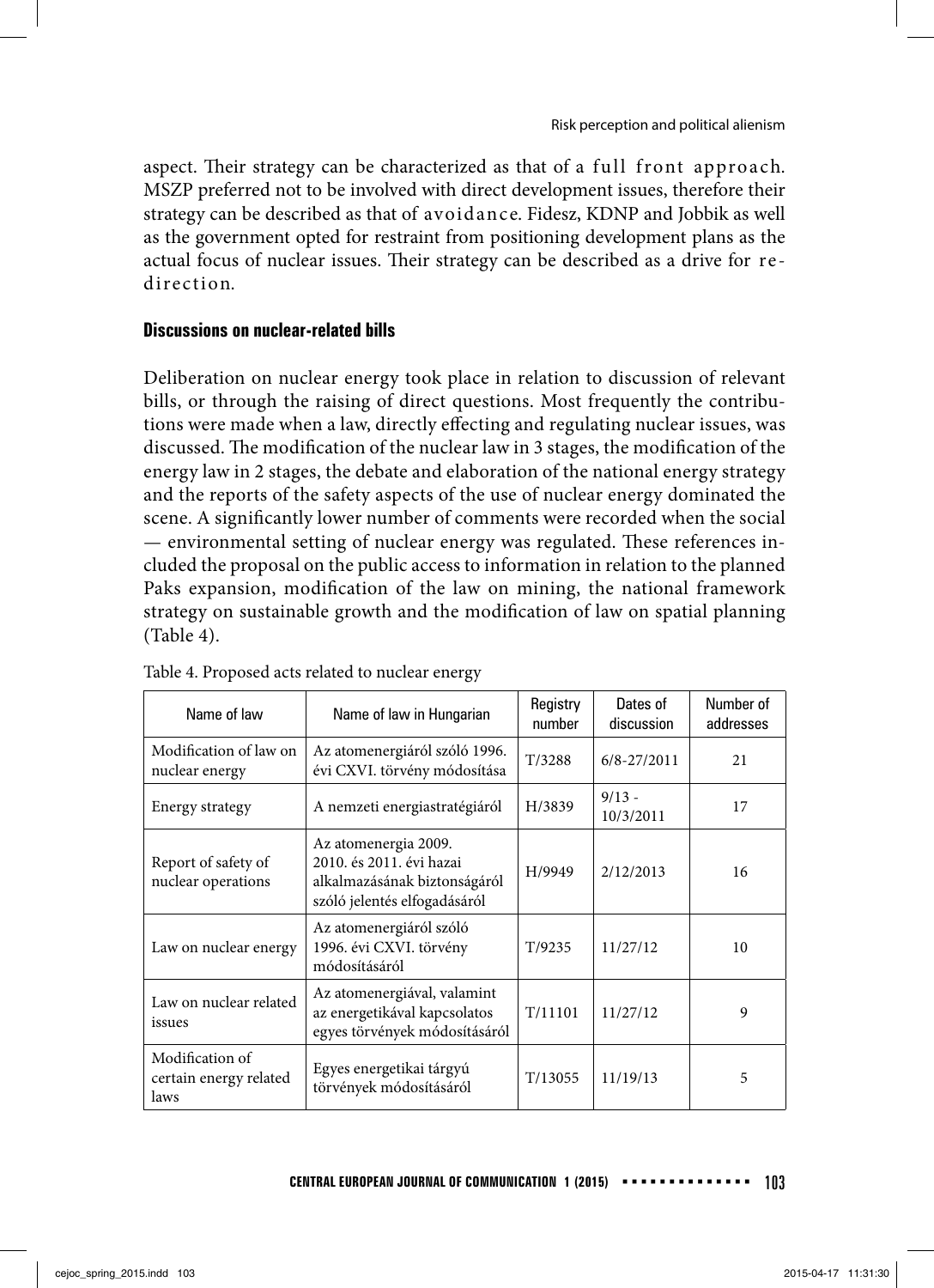| Public access to<br>information on Paks<br>expansion | A paksi atomerőmű bővítésére<br>vonatkozó döntésben való<br>társadalmi részvételről és az<br>előkészítéssel kapcsolatos<br>adatok teljes nyilvánosságáról | H/4114  | 11/14/11              | $\overline{4}$              |
|------------------------------------------------------|-----------------------------------------------------------------------------------------------------------------------------------------------------------|---------|-----------------------|-----------------------------|
| Mining law                                           | A bányászatról szóló 1993. évi<br>XLVIII. törvény módosításáról                                                                                           | T/6589  | 4/11/112              | $\overline{4}$              |
| Modification of<br>certain energy -<br>related laws  | Egyes energetikai tárgyú<br>törvények módosításáról                                                                                                       | T/9245  | $11/27 -$<br>12/09/12 | 3                           |
| strategy on<br>sustainability                        | A Nemzeti Fenntartható<br>Fejlődés Keretstratégiáról                                                                                                      | H/9064  | 2/26/13               | 3                           |
| Modification of law on<br>spatial planning           | Egyes törvények<br>területrendezéssel összefüggő<br>módosításáról                                                                                         | T/12910 | 11/27/12              | 3                           |
| Energy law<br>modification                           | Az energetikai tárgyú<br>törvények módosításáról                                                                                                          | T/1941  | 12/21/2010            | $\mathcal{D}_{\mathcal{A}}$ |

Source: author.

#### **Immediate questions**

Immediate questions to the government are reflections of issues raised by members of parliament in the form of addressing members of the government. During this period 4 questions were raised in relation to nuclear energy, all by politicians of the LMP. These questions concerned planned action of the government following the Fukushima disaster, results of the stress tests of the Paks NPP and the repeated enquiry into how much the recovery of the Paks breakdown in 2003 cost to Hungarian taxpayers.

# **Presence of risks and benefits**

In the context of analysis of risks and benefits, the dominance of certain issues is notable (Table 5). The issues of cost and the non-transparency of budgetary aspects, followed closely by the concerns of operational safety, dominate the discourse on risk. The third significant area of concern is related to issues of lack of public control, unclear role of authorities and questions related to information and management. Lack of sustainability and its negative effect on the development of renewable energies are also mentioned. Focus on risk perception and presentation is dominated by representatives of the LMP, in fact its politicians were the only ones to present risk aspects only. Two speeches each from Fidesz and Jobbik MPs referred to risks as well as benefits, while MSZP and KDNP representatives did not touch on risks at all.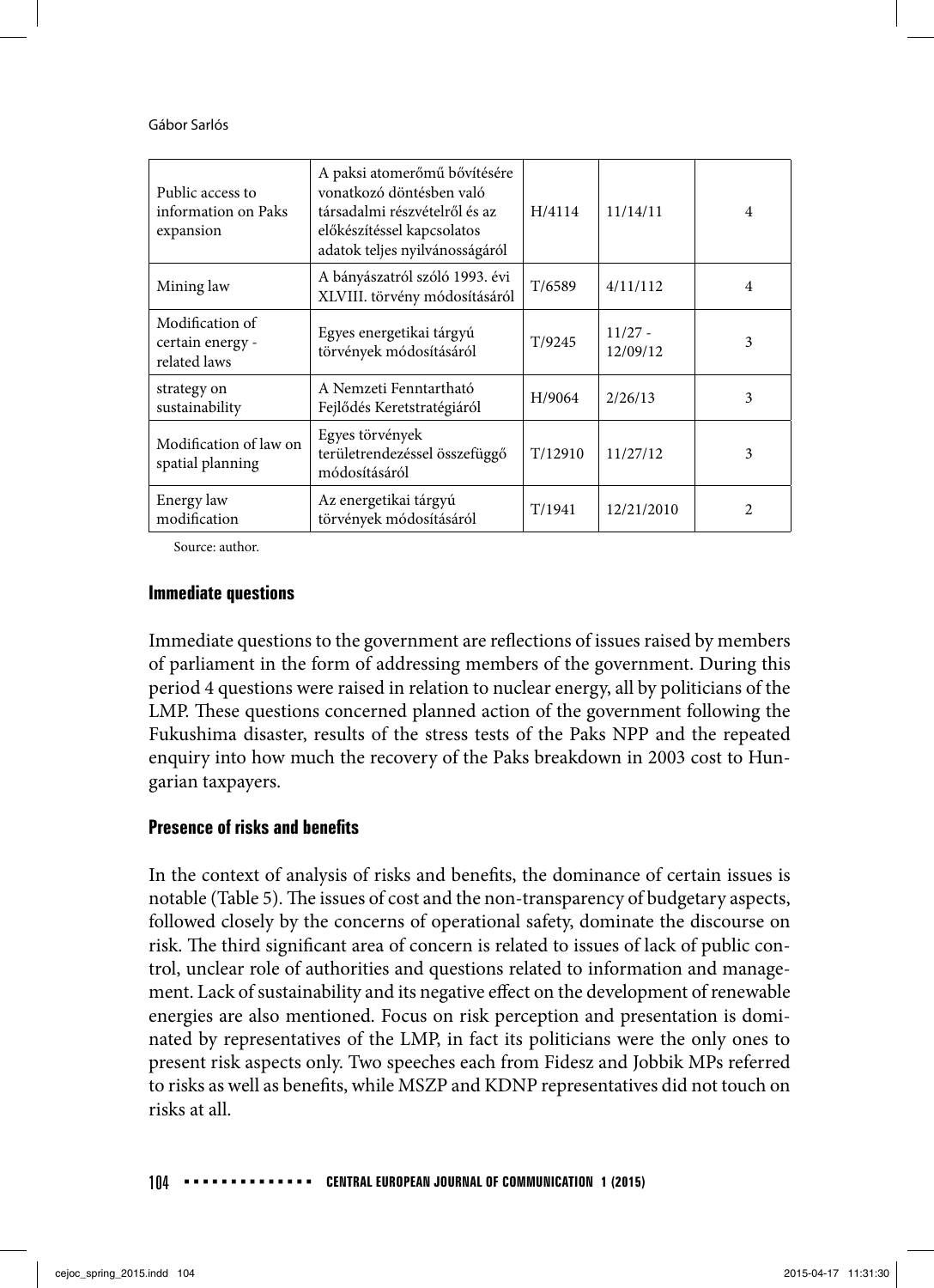The analysis shows that the risk perception of the LMP is especially high on the issue of costs, safety and lack of information and public control. Past records, time and budget overruns as well as doubts about sustainability also prevail. To a much lesser extent, Fidesz is aware of the risks related to costs, lack of publicly available information and sustainability, while Jobbik mentions possible risks in relation to handling of used fuel rods and safety. The LMP portrays a comprehensive risk awareness model, where financial, managerial, environmental and political issues all abound. Fidesz has a representation of selective risk awareness where certain risk elements appear randomly. Jobbik has occasional risk awareness, primarily related to its claimed expertise in technological aspects. Government representatives did not touch upon any of the risk elements in the given period, signaling a latent risk awareness (Table 5).

|        | Costs | Safety         | Lack of public<br>information<br>control, | sustainable<br>Not | Past record    | eaves no space<br>renewables<br>đ | Time and budget<br>overruns | Long term handling<br>rods<br>of fuel | Total          |
|--------|-------|----------------|-------------------------------------------|--------------------|----------------|-----------------------------------|-----------------------------|---------------------------------------|----------------|
| LMP    | 5     | $\overline{4}$ | 3                                         |                    | $\overline{c}$ |                                   |                             |                                       | 17             |
| Fidesz |       |                | 1                                         |                    |                |                                   |                             |                                       | 3              |
| Jobbik |       | 1              |                                           |                    |                |                                   |                             |                                       | $\overline{2}$ |
| Total  | 6     | 5              | $\overline{4}$                            | $\overline{c}$     | $\overline{2}$ |                                   |                             |                                       | 22             |

Source: author.

In terms of benefits, the positive effects on the environment through decarbonization provide the dominant framing, followed by cost efficiency and perceived low cost as well as security of energy supply. Safety of operations and reduction of dependency on energy imports are also mentioned. Narratives on benefits are led by Jobbik (7 mentions), followed by the government (5), Fidesz and MSZP (4 each). KDNP contributes with 1 argument for the benefits, while LMP deputies do not account for any benefit in their speeches.

The benefit mapping of parliamentary parties provides an even spread of advantages of nuclear energy across the range. With the exception of the LMP, all parties mention some or several benefit elements. With the highest number of mentions, government representatives emphasize benefits the most, reflection of an absolute benefit perception. Jobbik perceives environmental effects, cost factors and the energy supply security as main benefits in the framework of an accentuated benefit model. Fidesz and MSZP show an even distribution of various benefit factors, representing a balanced benefits model (Table 6).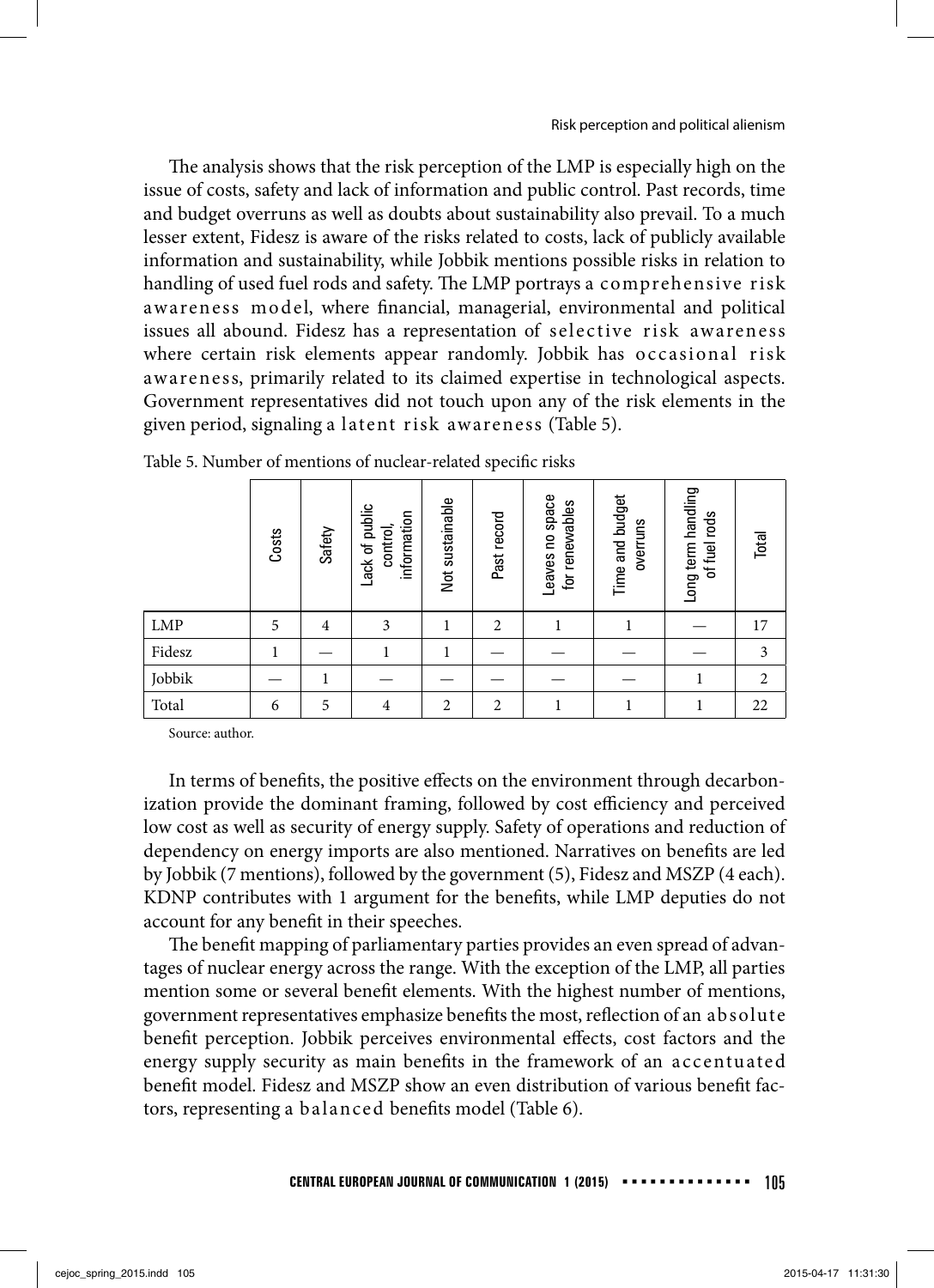|                        | Environment,<br>clean energy | Cost, cost<br>efficiency | Supply<br>security,<br>reliability | Safety,<br>professional<br>control | Energy inde-<br>pendence | Total |
|------------------------|------------------------------|--------------------------|------------------------------------|------------------------------------|--------------------------|-------|
| government<br>(Fidesz) | 4                            | 3                        | 3                                  | 3                                  |                          | 13    |
| Jobbik                 | $\overline{4}$               | 3                        | $\overline{2}$                     |                                    |                          | 9     |
| Fidesz                 | 3                            |                          | $\overline{2}$                     |                                    |                          |       |
| <b>MSZP</b>            |                              | 2                        |                                    |                                    |                          | 5     |
| <b>KDNP</b>            |                              |                          |                                    |                                    |                          |       |
| Total                  | 12                           | 9                        | 7                                  | 5                                  | 2                        | 35    |

Table 6. Number of mentions of nuclear-related specific benefits

Source: author.

In overall terms, emphasis of risks or benefits provides an insight into the perception of nuclear energy of the given political party. Priority to risks reflect concern for the expanded use of nuclear energy, while focus on benefits underlines anticipated advantages. The balance of risks and benefits provide an indication if the actor has supportive or opposing views regarding the expansion plans of the Paks NPP.

Of the two factors of the risk equation, analysis of texts testifies that politicians primarily focus on impact and neglect assessment of probabilities. Supposedly, description of impacts serves communication and political purposes better than probabilities. Furthermore, emphasis on impact is in line with the overall approach that builds on the significance of the social-environmental factors. On the other hand, discussion on probabilities rather refers to occurrence of events directly related to operations. This observation on risk perception in political discourse supports the statement that within the risk formula in general terms, the impact of the danger, consisting of size and controllability is considered of bigger importance than the probability of its occurrence (Bauer, 1995).

#### **Balance of risks and benefits: the Risk Perception Index**

The presence of risk and benefit factors in the narrative of each party is reflective of its overall attitude to nuclear energy. Overall balance of risk and benefit elements is an indication of this attitude. An indicative figure can be drawn based on the difference in number of mentions of benefits and risks.

The difference provides an indication of how actors see the relationship between risks and benefits, and gives an insight into individual risk assessments. The Risk Perception Index can also be perceived as an overall reflection of the attitude towards nuclear energy development plans. Bearing in mind that supporters tend to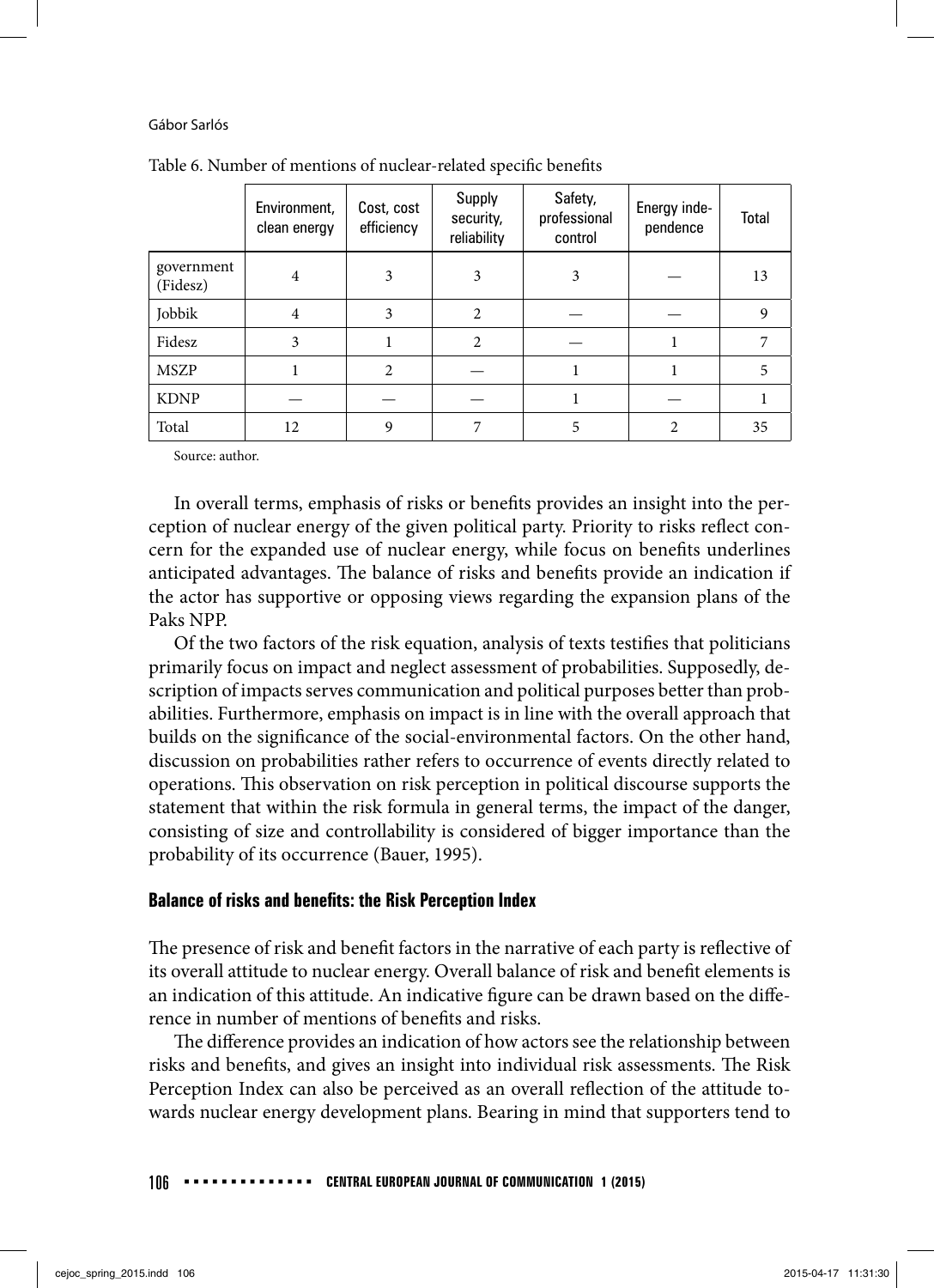emphasize benefits over risks, while opponents usually put focus on risks ahead of benefits, the balance of benefits and risks gives manifestation to levels of support or dissent to the expansion project. Based on the Risk Perception Index, the most ardent supporter of the Paks expansion project is the government, followed by Jobbik, MSZP and Fidesz, while the only and notable critic of the nuclear project is LMP (Table 7).

|                          | Government | Jobbik | <b>MSZP</b> | Fidesz | KDNP | <b>LMP</b> |
|--------------------------|------------|--------|-------------|--------|------|------------|
| Risks                    |            |        |             |        |      | 17         |
| Benefits                 | 13         |        |             |        |      |            |
| Balance (risks-benefits) | $-13$      | $-7$   | -5          | -4     | - 1  |            |

Table 7. Balance of risks and benefits based on nuclear-related parliamentary addresses

Source: author.

#### **Reference to power relations**

Once the differences between parties in relation to their nuclear energy attitudes are noted, it is worthwhile to identify language structures of political actors. The overall terms and political argumentation serve two purposes: it is an attempt to convince other parties and/or the government of an actual position, and it is a demonstration to the public sphere that the actual political party represents the interests of its electorate. Language structures may provide in-depth explanations for political standpoints regarding the issue of nuclear energy as well as views on each other's electorate. Analysis of language gives an indication as to how the power relations are perceived between actors.

Categories and reference to power relations prove that political language is indeed an important tool in creating reality. Framing of the issue of nuclear energy is accomplished through the use of specific language. Transcripts do not provide detailed information on emotions, but indications are that emotional content adds significant elements to the language construction (Table 8).

| Name, surname,<br>political party | Date   | Quote                                                                                                            | Category, reference to<br>power relations                                           |
|-----------------------------------|--------|------------------------------------------------------------------------------------------------------------------|-------------------------------------------------------------------------------------|
| János Bencsik,<br>Fidesz (gov)    | 6/8/11 | We are speaking about the replacing<br>of existing capacities, and not about<br>expanding additional capacities. | Political turning<br>point, first reframing<br>of the issue, change<br>in narrative |
| István Göndör,<br><b>MSZP</b>     | 6/8/11 | Let us create a positive public<br>atmosphere and acceptance of the<br>expansion.                                | Misuse of<br>terminology on<br>purpose                                              |

Table 8. Quotes with reference to power relations (Authors' translation into English)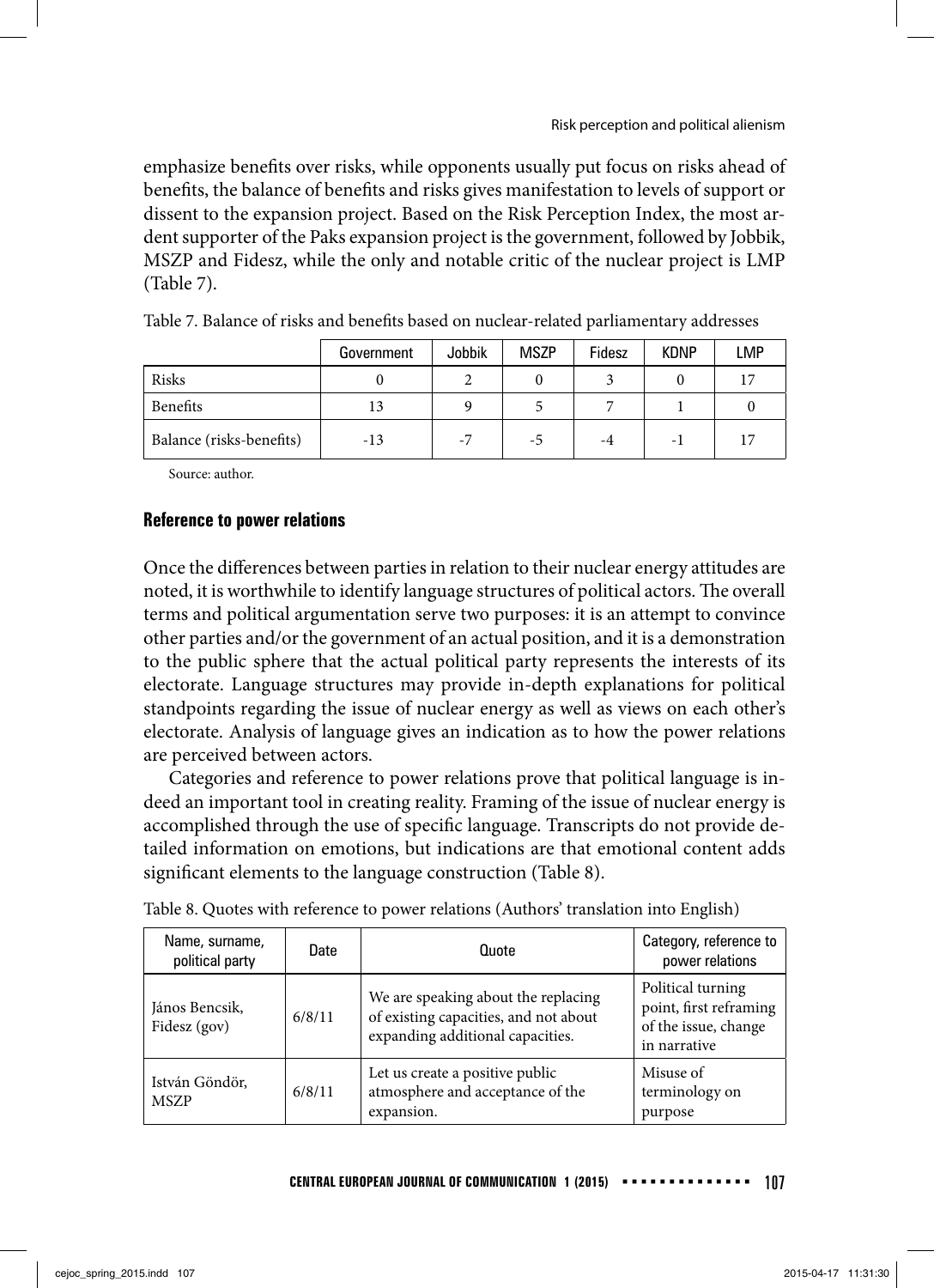| Benedek Jávor,<br><b>LMP</b>  | 11/14/11 | It is democracy that needs debate,<br>including potentially a referendum,<br>and not the issue of nuclear energy or<br>renewables.                                            | Reframing the issue<br>at stake                                             |
|-------------------------------|----------|-------------------------------------------------------------------------------------------------------------------------------------------------------------------------------|-----------------------------------------------------------------------------|
| András Schiffer,<br>LMP       | 6/18/12  | We should be grateful that they are not<br>forcing in the nuclear law into here.                                                                                              | Nuclear issue as<br>a symbol                                                |
| László Szilágyi,<br>LMP       | 6/28/12  | Instead of dealing with this, the<br>government is dreaming about new<br>nuclear reactors.                                                                                    | Discrediting<br>the other party,<br>minimize and<br>ridicule their activity |
| Pál Völner.<br>Fidesz (gov)   | 11/19/12 | One of the key guarantees of nuclear<br>energy safety and social acceptance is<br>the transparency of related activities.                                                     | Hypocritical, trivial<br>statement                                          |
| Bernadett Szél,<br>LMP        | 11/19/12 | Fidesz does not understand, perhaps<br>it lacks this in its inner culture, that<br>the inclusion of stakeholders is not<br>something unnecessary, but rather the<br>opposite. | Discrediting<br>the other party,<br>generalization                          |
| János Fónagy,<br>Fidesz (gov) | 11/26/12 | The new reactor(s) are fundamentally<br>necessary for maintaining the energy<br>security of the country.                                                                      | Political turning<br>point, change in<br>narrative                          |
| Ferenc Tóth, Fidesz           | 11/27/12 | Social control does guarantee safety.                                                                                                                                         | Hypocritical, trivial<br>statement                                          |
| Lajos Kepli, Jobbik           | 11/27/12 | It would be worthwhile to check, before<br>taking to underground storage, what<br>radioactivity these wastes have at all,<br>after being stored for years on the<br>surface.  | Minimization of<br>problem, attack<br>instead of defense                    |
| János Bencsik,<br>Fidesz      | 2/12/13  | Nuclear safety needs to enjoy utmost<br>priority against any other partial<br>interests.                                                                                      | Political turning<br>point, change of<br>emphasis                           |
| Lajos Kepli, Jobbik           | 2/12/13  | The iodium contamination did not<br>cause any health hazard, and only<br>served for the anti-nuclear circles and<br>lobby to create panic for practically<br>nothing.         | Minimization of<br>problem, attack<br>instead of defense                    |
| Bernadett Szél,<br><b>LMP</b> | 2/12/13  | Nuclear energy keeps generating<br>problems that today's economy and<br>society can simply not handle.                                                                        | Nuclear issue as<br>a symbol                                                |
| Bernadett Szél,<br>LMP        | 2/12/13  | Nuclear energy is present in every<br>home.                                                                                                                                   | Nuclear issue as<br>a symbol                                                |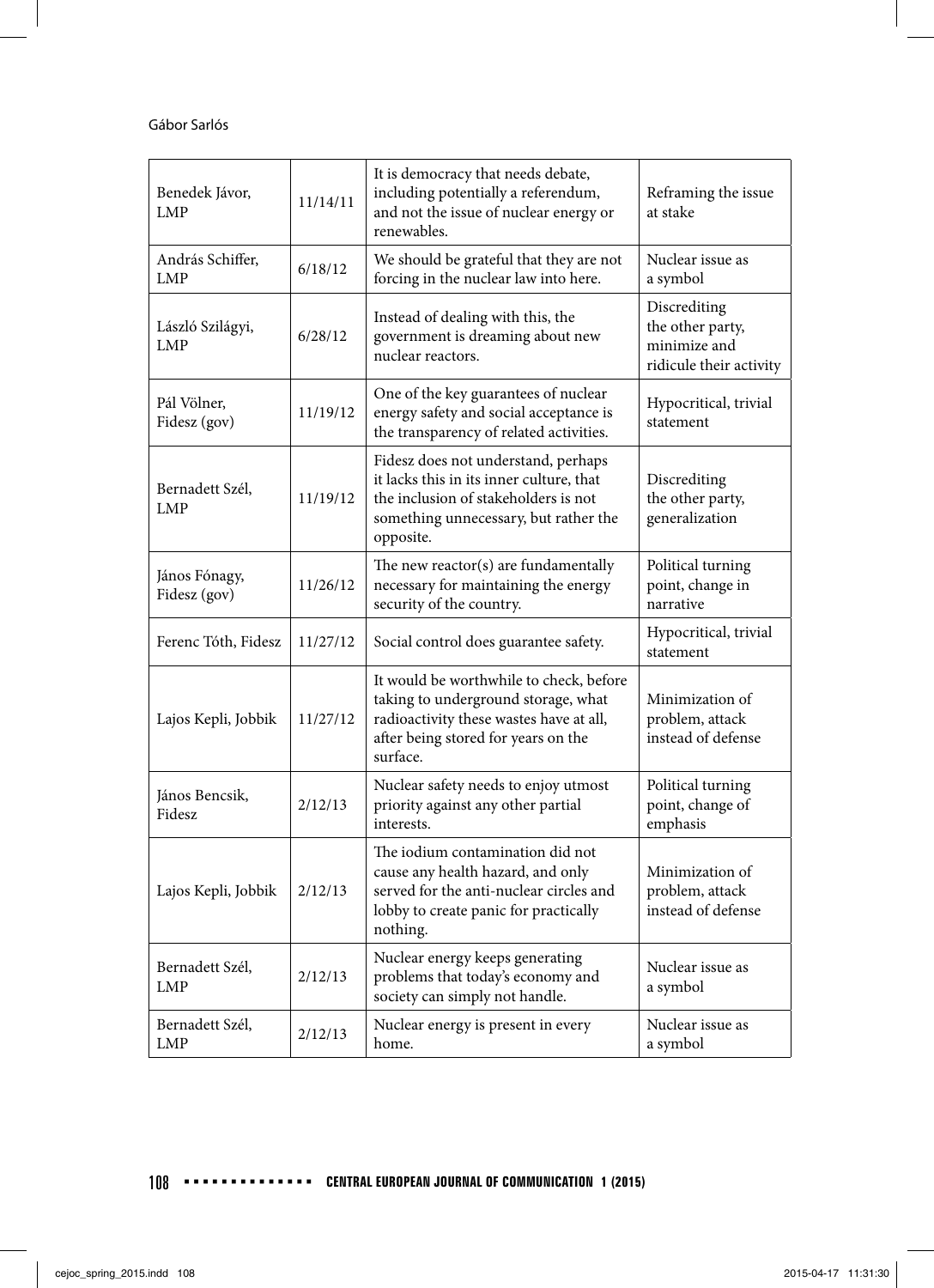| Pál Völner,<br>Fidesz (gov)   | 6/3/13   | If the distinguished MP had not only<br>focused on keeping contact with the<br>Austrian green party reps during the<br>visit at Paks, obviously he could have<br>received much more detailed pieces of<br>information. | Discrediting the<br>other person,<br>speaking from up to<br>down         |
|-------------------------------|----------|------------------------------------------------------------------------------------------------------------------------------------------------------------------------------------------------------------------------|--------------------------------------------------------------------------|
| János Fónagy,<br>Fidesz (gov) | 10/28/13 | Dear Ms. MP, please relax (laughter and<br>clapping from government benches).<br>You will receive an answer to every<br>rational question of yours.                                                                    | Discrediting the<br>other person,<br>speaking from up to<br>down, sexism |
| Viktor Orbán,<br>Fidesz (gov) | 12/2/13  | I am happy to tell you this, but if you<br>had prepared before your speech, you<br>could have read it for yourself.                                                                                                    | Discrediting the<br>other person,<br>speaking from up to<br>down         |

Source: author.

In the political context, language serves the purpose of winning over the others. Choice of words and manufacturing of sentences show self-confidence, awareness of self-importance and significance dedicated to the issue. In certain cases missionary commitment, careful distancing or even skepticism is felt. Whichever way it is, choice of language is not accidental, it is a representation of the individual and group (party) attitude to the issue of nuclear energy.

# **CONCLUSIONS**

Analysis of political discourse on the nuclear agenda indicates diversity of strategies, narratives and use of language. Individual narratives are influenced by personal background, party affiliation and perceived interests of the electorate. Communication is situational with content and style of narratives varying over time in relation to changes in individual, party and government strategy, focus, situation and audience. Most of the addresses are expressions of narratives and do not refer to allocutions from others. However, when reference is made, it is usually confrontational. Contrasting, confronting or even alienating is not only reflected in differing contents, but in construction of language and tone attempting to minimize, ridicule, discredit or speak down to other actors. Nuclear communication strategies of political parties show distinct approaches: a full front approach to include nuclear aspects of all possible issues, avoidance that attempts not taking sides in this issue, and re-direction that, within the nuclear framing, places focus on other aspects with the purpose of defining the dominant framing and to rule the discourse. Each actor, including the political parties and the government have their distinct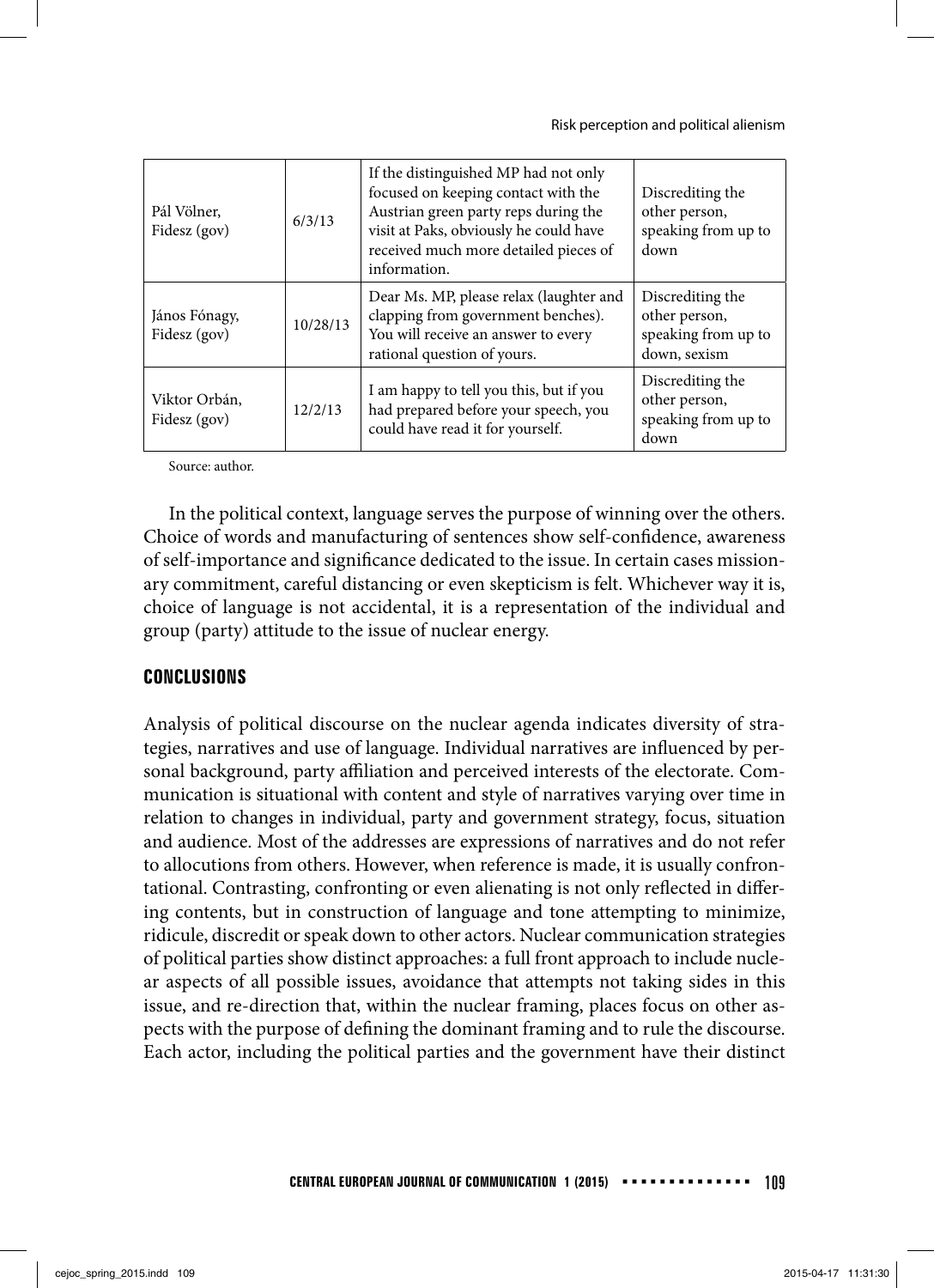risk and benefit awareness footprint. The Risk Perception Index, a draft model to measure support or criticism of a given issue, provides a clear indication of the dimension of these differences and is characteristic to the overall attitude to nuclear energy of the individual political actor.

Sharp differences in risk and benefit perception indicate the lack of a commonly shared risk vision. Individual risk perceptions are constructed reflections and represent sets of individual backgrounds, beliefs, values and interests. Choice of language, including framing, reference to other actors and relevance are essential in the social construction of the nuclear agenda. Individual interpretations are the main driving force behind the prevalence of alienism in relation to the nuclear agenda, resulting in a sharp distinction and potential confrontation between "us" and "them," supporters and critiques of the program. The lack of a shared vision of the Paks development program eliminates the chance of the realization of the vision of a risk society, where development builds on the guarantees of sharing risks. Rather, the findings reveal that in the discourse, the construction of political aliens, the use of language as a tool of representation of power structures instead of expression of facts, and the significantly differing levels of risk and benefit awareness are reflections of the lack of a balanced and widely shared social construction of the nuclear agenda.

## **ACKNOWLEDGEMENTS**

The current research did not receive any funding, be it from the public, commercial or not-for-profit sector.

# **REFERENCES**

- Anderson, B. (1983). Imagined Communities: Reflections on the Origin and Spread of Nationalism. London: Verso.
- Bauer, M. (ed.) (1995). Resistance to New Technology: Nuclear Power, Information Technology and Biotechnology. Cambridge, UK: Cambridge University Press.
- Beck, U. (1992). Risk Society: Towards a New Modernity. London: Sage.

Beck, U. (2006). Living in the world risk society. Economy and Society, 35 (3), pp. 329–345.

Fairclough, N. (1995). Critical Discourse Analysis. London: Longman.

- Felt, U., Wynne, B. (2007). Taking European knowledge society seriously. Brussels: European Commission. Retrieved January 24, 2014 from http://www.synbioproject.org/process/assets/files/6452/\_ draft /european-knowledge-society\_en.pdf.
- Greenberg, M., Truelove, H.B. (2011). Energy choices and risk beliefs: Is it just global warming and fear of a nuclear power plant accident? Risk Analysis, 31 (5), pp. 819–831.
- Habermas, J. (1962). Strukturwandel der Öffentlichkeit [The Structural Transformation of the Public Sphere]. Darmstadt and Neuwied: Luchterhand Verlag.
- MKIK Gazdaság- és Vállalkozáskutató Intézet (2011). A fukusimai atomerőmű-szerencsétlenség sajtóelemzése [Media analysis of the Fukushima nuclear power plant disaster]. Budapest: MKIK.